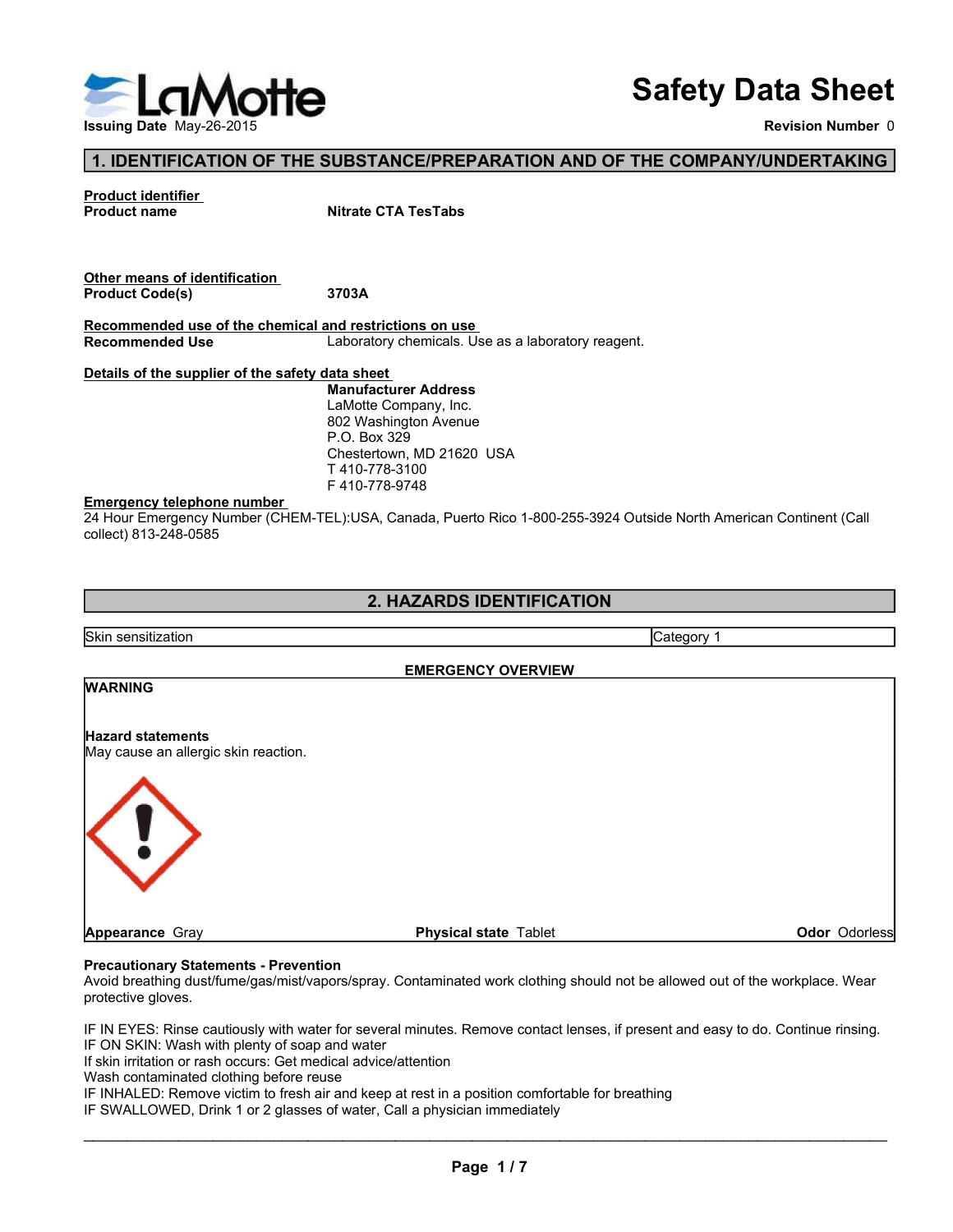### Precautionary Statements - Disposal

Dispose of contents/container to an approved waste disposal plant. 3703A Nitrate CTA TesTabs Revision Date May-26-2015

#### Other Hazards

#### Unknown Acute Toxicity

## 3. COMPOSITION/INFORMATION ON INGREDIENTS

| 3703A Nitrate CTA TesTabs                                                                                        |                                           | Revision Date May-26-2015 |
|------------------------------------------------------------------------------------------------------------------|-------------------------------------------|---------------------------|
| <b>Precautionary Statements - Disposal</b><br>Dispose of contents/container to an approved waste disposal plant. |                                           |                           |
| <b>Other Hazards</b><br>Causes mild skin irritation Very toxic to aquatic life with long lasting effects         |                                           |                           |
| <b>Unknown Acute Toxicity</b><br>19% of the mixture consists of ingredient(s) of unknown toxicity                |                                           |                           |
|                                                                                                                  |                                           |                           |
|                                                                                                                  | 3. COMPOSITION/INFORMATION ON INGREDIENTS |                           |
|                                                                                                                  |                                           |                           |
| <b>Chemical name</b><br>Zinc; Zinc Dust                                                                          | <b>CAS No</b><br>7440-66-6                | Weight-%                  |

### 4. FIRST AID MEASURES

## First Aid Measures

| <b>General advice</b>              | Do not get in eyes, on skin, or on clothing.                                                                                                                                                             |
|------------------------------------|----------------------------------------------------------------------------------------------------------------------------------------------------------------------------------------------------------|
| Eye contact                        | Rinse immediately with plenty of water, also under the eyelids, for at least 15 minutes. If<br>symptoms persist, call a physician.                                                                       |
| <b>Skin contact</b>                | Wash off with warm water and soap. If skin irritation persists, call a physician.                                                                                                                        |
| <b>Inhalation</b>                  | Remove to fresh air. If symptoms persist, call a physician.                                                                                                                                              |
| Ingestion                          | Drink plenty of water. Never give anything by mouth to an unconscious person. Consult a<br>physician if necessary.                                                                                       |
| Self-protection of the first aider | Use personal protection recommended in Section 8. Ensure that medical personnel are<br>aware of the material(s) involved, take precautions to protect themselves and prevent<br>spread of contamination. |
|                                    |                                                                                                                                                                                                          |

## 5. FIRE-FIGHTING MEASURES

#### Suitable extinguishing media

Use extinguishing measures that are appropriate to local circumstances and the surrounding environment.

#### Protective equipment and precautions for firefighters

As in any fire, wear self-contained breathing apparatus pressure-demand, MSHA/NIOSH (approved or equivalent) and full protective gear. 5. FIRE-FIGHTING MEASURES<br>
Suitable extinguishing media<br>
Use extinguishing measures that are appropriate to local circumstances and the surrounding environment.<br>
Protective equipment and precautions for firefighters<br>
prote

## 6. ACCIDENTAL RELEASE MEASURES

#### Personal precautions, protective equipment and emergency procedures

Personal precautions Use personal protection recommended in Section 8.

Environmental precautions See Section 12 for additional Ecological Information.

## Methods and material for containment and cleaning up

Methods for containment **Prevent dust cloud. Contain and collect spillage with non-combustible absorbent material,**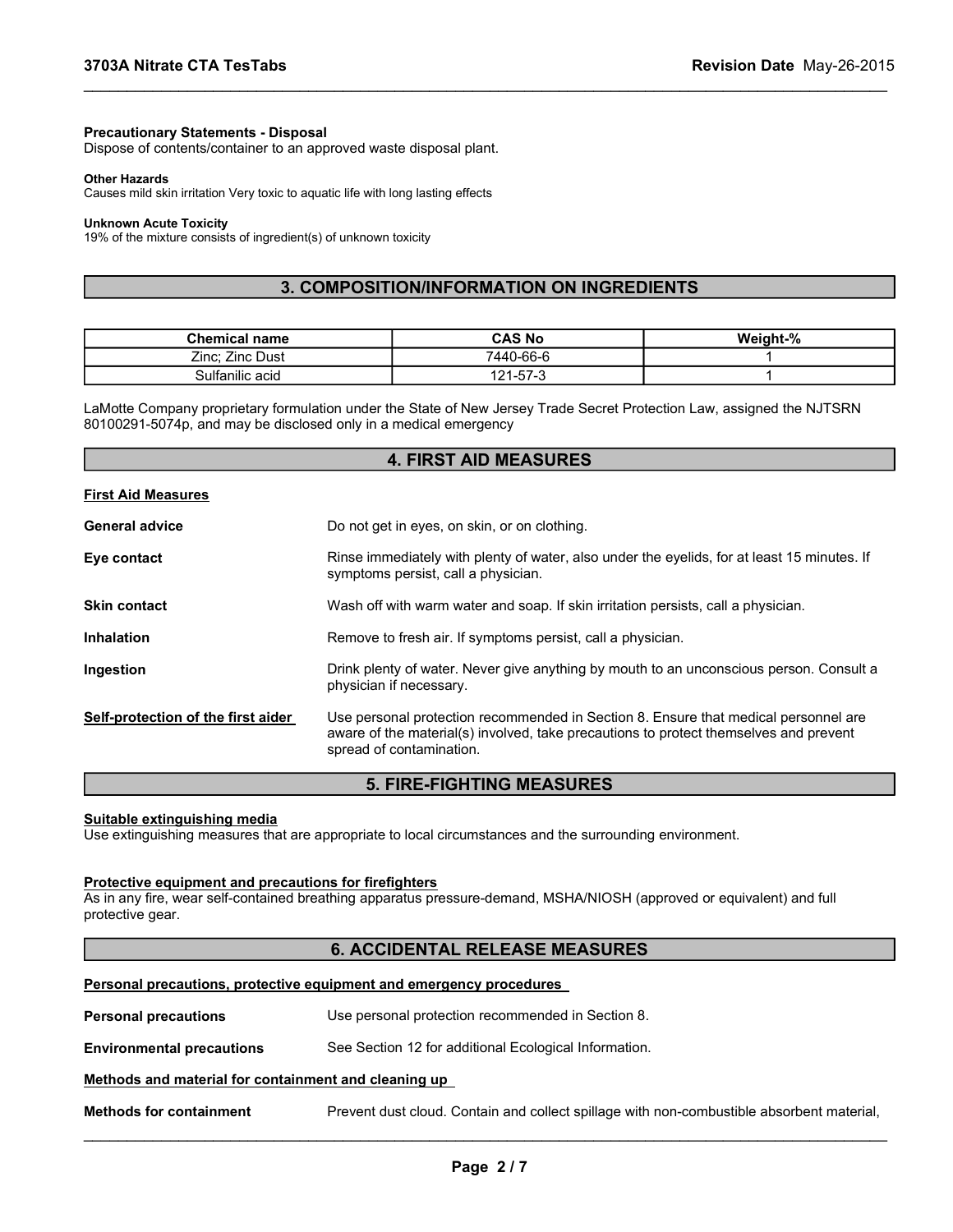|                                                              | (e.g. sand, earth, diatomaceous earth, vermiculite) and place in container for disposal<br>according to local / national regulations (see Section 13).                                               |                          |                   |  |
|--------------------------------------------------------------|------------------------------------------------------------------------------------------------------------------------------------------------------------------------------------------------------|--------------------------|-------------------|--|
| Methods for cleaning up                                      | After cleaning, flush away traces with water.                                                                                                                                                        |                          |                   |  |
|                                                              | 7. HANDLING AND STORAGE                                                                                                                                                                              |                          |                   |  |
| <b>Precautions for safe handling</b>                         |                                                                                                                                                                                                      |                          |                   |  |
| <b>Handling</b>                                              | Handle in accordance with good industrial hygiene and safety practice. Do not taste or<br>swallow. Avoid contact with skin, eyes or clothing. Do not eat, drink or smoke when using<br>this product. |                          |                   |  |
| Conditions for safe storage, including any incompatibilities |                                                                                                                                                                                                      |                          |                   |  |
| <b>Storage</b>                                               | Keep containers tightly closed in a dry, cool and well-ventilated place. Keep out of the reach<br>of children. Keep away from direct sunlight.                                                       |                          |                   |  |
| <b>Incompatible Products</b>                                 | Nitric acid. Strong oxidizing agents.                                                                                                                                                                |                          |                   |  |
|                                                              | 8. EXPOSURE CONTROLS/PERSONAL PROTECTION                                                                                                                                                             |                          |                   |  |
| <b>Chemical name</b>                                         | <b>ACGIH TLV</b>                                                                                                                                                                                     | <b>OSHA PEL</b>          | <b>NIOSH IDLH</b> |  |
| Zinc; Zinc Dust<br>7440-66-6                                 |                                                                                                                                                                                                      |                          | Not Established   |  |
| Sulfanilic acid<br>121-57-3                                  |                                                                                                                                                                                                      | $\overline{\phantom{a}}$ | Not Established   |  |
| Appropriate engineering controls                             |                                                                                                                                                                                                      |                          |                   |  |
| <b>Engineering Measures</b>                                  | Showers<br>Eyewash stations<br>Ventilation systems.                                                                                                                                                  |                          |                   |  |

## 8. EXPOSURE CONTROLS/PERSONAL PROTECTION

| <b>Chemical name</b>         | <b>ACGIH TLV</b> | <b>OSHA PEL</b>          | <b>NIOSH IDLH</b> |
|------------------------------|------------------|--------------------------|-------------------|
| Zinc; Zinc Dust<br>7440-66-6 |                  | $\overline{\phantom{0}}$ | Not Established   |
| Sulfanilic acid<br>121-57-3  |                  | $\overline{\phantom{0}}$ | Not Established   |

| <b>Engineering Measures</b> | Showers<br>Eyewash stations<br>Ventilation systems. |                                                                       |  |
|-----------------------------|-----------------------------------------------------|-----------------------------------------------------------------------|--|
|                             |                                                     | Individual protection measures, such as personal protective equipment |  |

| <b>Eye/Face Protection</b>    | Avoid contact with eyes. If splashes are likely to occur:. Wear safety glasses with side<br>shields (or goggles).                                                                                                                                    |
|-------------------------------|------------------------------------------------------------------------------------------------------------------------------------------------------------------------------------------------------------------------------------------------------|
| Skin and body protection      | No special protective equipment required.                                                                                                                                                                                                            |
| <b>Respiratory protection</b> | None required under normal usage.                                                                                                                                                                                                                    |
| <b>Hygiene Measures</b>       | Handle in accordance with good industrial hygiene and safety practice. Avoid contact with<br>eyes, skin and clothing. Wear suitable gloves and eye/face protection. Wash hands and<br>face before breaks and immediately after handling the product. |

## 9. PHYSICAL AND CHEMICAL PROPERTIES

## Information on basic physical and chemical properties

| <b>Respiratory protection</b>                                                                                                                                                           | None required under normal usage.                                                                                                                                                                                                                    |                          |          |  |  |
|-----------------------------------------------------------------------------------------------------------------------------------------------------------------------------------------|------------------------------------------------------------------------------------------------------------------------------------------------------------------------------------------------------------------------------------------------------|--------------------------|----------|--|--|
| <b>Hygiene Measures</b>                                                                                                                                                                 | Handle in accordance with good industrial hygiene and safety practice. Avoid contact with<br>eyes, skin and clothing. Wear suitable gloves and eye/face protection. Wash hands and<br>face before breaks and immediately after handling the product. |                          |          |  |  |
|                                                                                                                                                                                         | 9. PHYSICAL AND CHEMICAL PROPERTIES                                                                                                                                                                                                                  |                          |          |  |  |
| Information on basic physical and chemical properties                                                                                                                                   |                                                                                                                                                                                                                                                      |                          |          |  |  |
| <b>Physical state</b>                                                                                                                                                                   | Tablet                                                                                                                                                                                                                                               |                          |          |  |  |
| Appearance                                                                                                                                                                              | Gray                                                                                                                                                                                                                                                 | Odor                     | Odorless |  |  |
| <b>Property</b>                                                                                                                                                                         | <b>Values</b>                                                                                                                                                                                                                                        | Remarks • Method         |          |  |  |
| pH<br>Melting point / freezing point<br>Boiling point / boiling range<br><b>Flash point</b><br><b>Evaporation rate</b><br>Flammability (solid, gas)<br><b>Flammability Limit in Air</b> | 3<br>No information available<br>No information available<br>No information available<br>No information available                                                                                                                                    | No information available |          |  |  |
|                                                                                                                                                                                         | Page 3/7                                                                                                                                                                                                                                             |                          |          |  |  |
|                                                                                                                                                                                         |                                                                                                                                                                                                                                                      |                          |          |  |  |
|                                                                                                                                                                                         |                                                                                                                                                                                                                                                      |                          |          |  |  |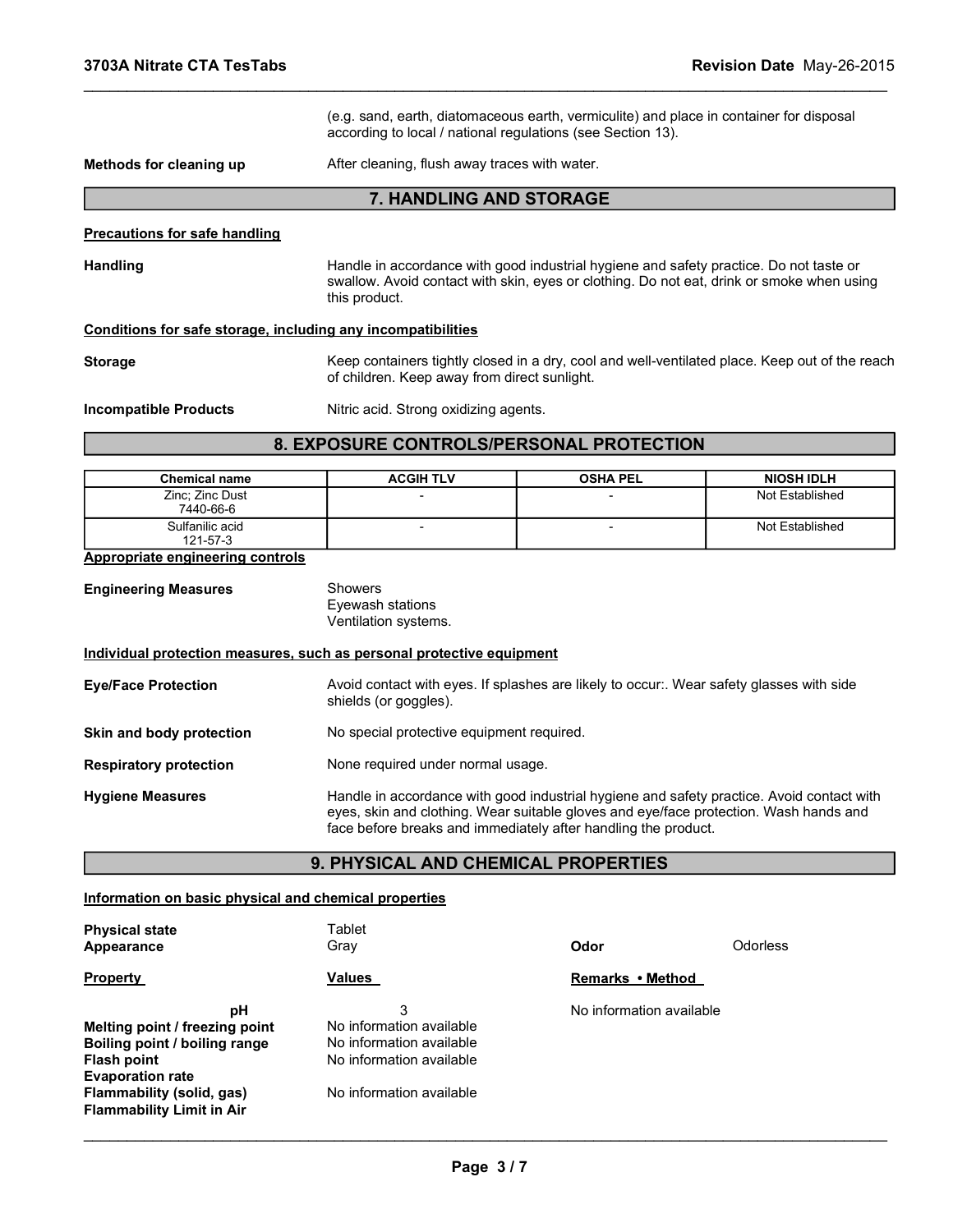| <b>Upper flammability limit:</b><br>Lower flammability limit:<br>Vapor pressure<br>Vapor density<br><b>Specific gravity</b><br><b>Water solubility</b><br>Solubility in other solvents<br><b>Partition coefficient</b><br><b>Autoignition temperature</b><br>Decomposition temperature<br><b>Kinematic viscosity</b><br><b>Dynamic viscosity</b><br><b>Explosive properties</b><br><b>Oxidizing properties</b><br><b>Other Information</b> | No information available<br>No information available<br>No information available<br>No information available<br>No information available<br>Soluble in water<br>No information available<br>No information available<br>No information available<br>No information available<br>No information available<br>No information available<br>No information available<br>No information available |
|--------------------------------------------------------------------------------------------------------------------------------------------------------------------------------------------------------------------------------------------------------------------------------------------------------------------------------------------------------------------------------------------------------------------------------------------|----------------------------------------------------------------------------------------------------------------------------------------------------------------------------------------------------------------------------------------------------------------------------------------------------------------------------------------------------------------------------------------------|
| Softening point                                                                                                                                                                                                                                                                                                                                                                                                                            | No information available                                                                                                                                                                                                                                                                                                                                                                     |
| <b>Molecular weight</b>                                                                                                                                                                                                                                                                                                                                                                                                                    | No information available                                                                                                                                                                                                                                                                                                                                                                     |
| <b>VOC Content (%)</b>                                                                                                                                                                                                                                                                                                                                                                                                                     | No information available                                                                                                                                                                                                                                                                                                                                                                     |
| <b>Density</b>                                                                                                                                                                                                                                                                                                                                                                                                                             | No information available                                                                                                                                                                                                                                                                                                                                                                     |
| <b>Bulk density</b>                                                                                                                                                                                                                                                                                                                                                                                                                        | No information available                                                                                                                                                                                                                                                                                                                                                                     |

## 10. STABILITY AND REACTIVITY

| <b>Softening point</b><br>Molecular weight<br>VOC Content (%)                                                               | No information available<br>No information available<br>No information available |                                                      |                                                                                        |                                                                                            |  |  |
|-----------------------------------------------------------------------------------------------------------------------------|----------------------------------------------------------------------------------|------------------------------------------------------|----------------------------------------------------------------------------------------|--------------------------------------------------------------------------------------------|--|--|
| <b>Density</b><br><b>Bulk density</b>                                                                                       |                                                                                  | No information available<br>No information available |                                                                                        |                                                                                            |  |  |
|                                                                                                                             |                                                                                  | <b>10. STABILITY AND REACTIVITY</b>                  |                                                                                        |                                                                                            |  |  |
| <b>Stability</b><br><b>Hazardous polymerization</b>                                                                         | Stable.                                                                          | Hazardous polymerization does not occur.             |                                                                                        |                                                                                            |  |  |
| <b>Conditions to avoid</b>                                                                                                  | sunlight.                                                                        |                                                      | Exposure to air or moisture over prolonged periods. Extremes of temperature and direct |                                                                                            |  |  |
| Incompatible materials<br>Hazardous decomposition products Carbon oxides (COx). Nitrogen oxides (NOx). Sulfur oxides (SOx). |                                                                                  | Nitric acid. Strong oxidizing agents.                |                                                                                        |                                                                                            |  |  |
|                                                                                                                             |                                                                                  | <b>11. TOXICOLOGICAL INFORMATION</b>                 |                                                                                        |                                                                                            |  |  |
| <b>Product Information</b><br>Information on likely routes of exposure                                                      |                                                                                  |                                                      |                                                                                        | Product does not present an acute toxicity hazard based on known or supplied information   |  |  |
| <b>Component Information</b>                                                                                                |                                                                                  |                                                      |                                                                                        |                                                                                            |  |  |
| Chemical name                                                                                                               | Oral LD50                                                                        |                                                      | <b>Dermal LD50</b>                                                                     | <b>Inhalation LC50</b>                                                                     |  |  |
| Zinc; Zinc Dust<br>7440-66-6                                                                                                | Not Established                                                                  |                                                      | Not Established                                                                        | Not Established                                                                            |  |  |
| Sulfanilic acid<br>121-57-3                                                                                                 | $= 12300$ mg/kg (Rat)                                                            |                                                      | Not Established                                                                        | Not Established                                                                            |  |  |
| Information on toxicological effects                                                                                        |                                                                                  |                                                      |                                                                                        |                                                                                            |  |  |
| <b>Sensitization</b><br>Chemical name                                                                                       | No information available<br><b>ACGIH</b>                                         | <b>IARC</b>                                          | <b>NTP</b>                                                                             | <b>OSHA</b>                                                                                |  |  |
| Zinc; Zinc Dust<br>7440-66-6                                                                                                |                                                                                  | Not Established                                      | Not Established                                                                        |                                                                                            |  |  |
| Sulfanilic acid<br>121-57-3                                                                                                 |                                                                                  | Not Established                                      | Not Established                                                                        |                                                                                            |  |  |
| <b>Chronic toxicity</b>                                                                                                     |                                                                                  |                                                      |                                                                                        | Product does not present a chronic toxicity hazard based on known or supplied information. |  |  |
| <b>ATEmix (oral)</b><br><b>ATEmix (dermal)</b><br>Dermal LD50 No information available                                      | 20345<br>9396 mg/kg                                                              |                                                      |                                                                                        |                                                                                            |  |  |

## 11. TOXICOLOGICAL INFORMATION

\_\_\_\_\_\_\_\_\_\_\_\_\_\_\_\_\_\_\_\_\_\_\_\_\_\_\_\_\_\_\_\_\_\_\_\_\_\_\_\_\_\_\_\_\_\_\_\_\_\_\_\_\_\_\_\_\_\_\_\_\_\_\_\_\_\_\_\_\_\_\_\_\_\_\_\_\_\_\_\_\_\_\_\_\_\_\_\_\_\_\_\_\_

## Information on likely routes of exposure

## Component Information

| <b>Chemical name</b>         | Oral LD50             | Dermal LD50     | <b>Inhalation LC50</b> |
|------------------------------|-----------------------|-----------------|------------------------|
| Zinc: Zinc Dust<br>7440-66-6 | Not Established       | Not Established | Not Established        |
| Sulfanilic acid<br>121-57-3  | (Rat<br>= 12300 mg/kg | Not Established | Not Established        |

| <b>Chemical name</b>                                                                   | Oral LD50                                |                                   | <b>Dermal LD50</b> | <b>Inhalation LC50</b>                                                                     |
|----------------------------------------------------------------------------------------|------------------------------------------|-----------------------------------|--------------------|--------------------------------------------------------------------------------------------|
| Zinc; Zinc Dust<br>7440-66-6                                                           | Not Established                          |                                   | Not Established    | Not Established                                                                            |
| Sulfanilic acid<br>121-57-3                                                            | $= 12300$ mg/kg (Rat)                    |                                   | Not Established    | Not Established                                                                            |
| Information on toxicological effects                                                   |                                          |                                   |                    |                                                                                            |
| <b>Sensitization</b><br>Chemical name                                                  | No information available<br><b>ACGIH</b> | <b>IARC</b>                       | <b>NTP</b>         | <b>OSHA</b>                                                                                |
| Zinc; Zinc Dust<br>7440-66-6                                                           |                                          | Not Established                   | Not Established    |                                                                                            |
| Sulfanilic acid<br>121-57-3                                                            | $\overline{\phantom{0}}$                 | Not Established                   | Not Established    | $\overline{\phantom{a}}$                                                                   |
| <b>Chronic toxicity</b>                                                                |                                          |                                   |                    | Product does not present a chronic toxicity hazard based on known or supplied information. |
| <b>ATEmix (oral)</b><br><b>ATEmix (dermal)</b><br>Dermal LD50 No information available | 20345<br>9396 mg/kg                      |                                   |                    |                                                                                            |
|                                                                                        |                                          | <b>12. ECOLOGICAL INFORMATION</b> |                    |                                                                                            |
|                                                                                        |                                          | Page 4/7                          |                    |                                                                                            |

## 12. ECOLOGICAL INFORMATION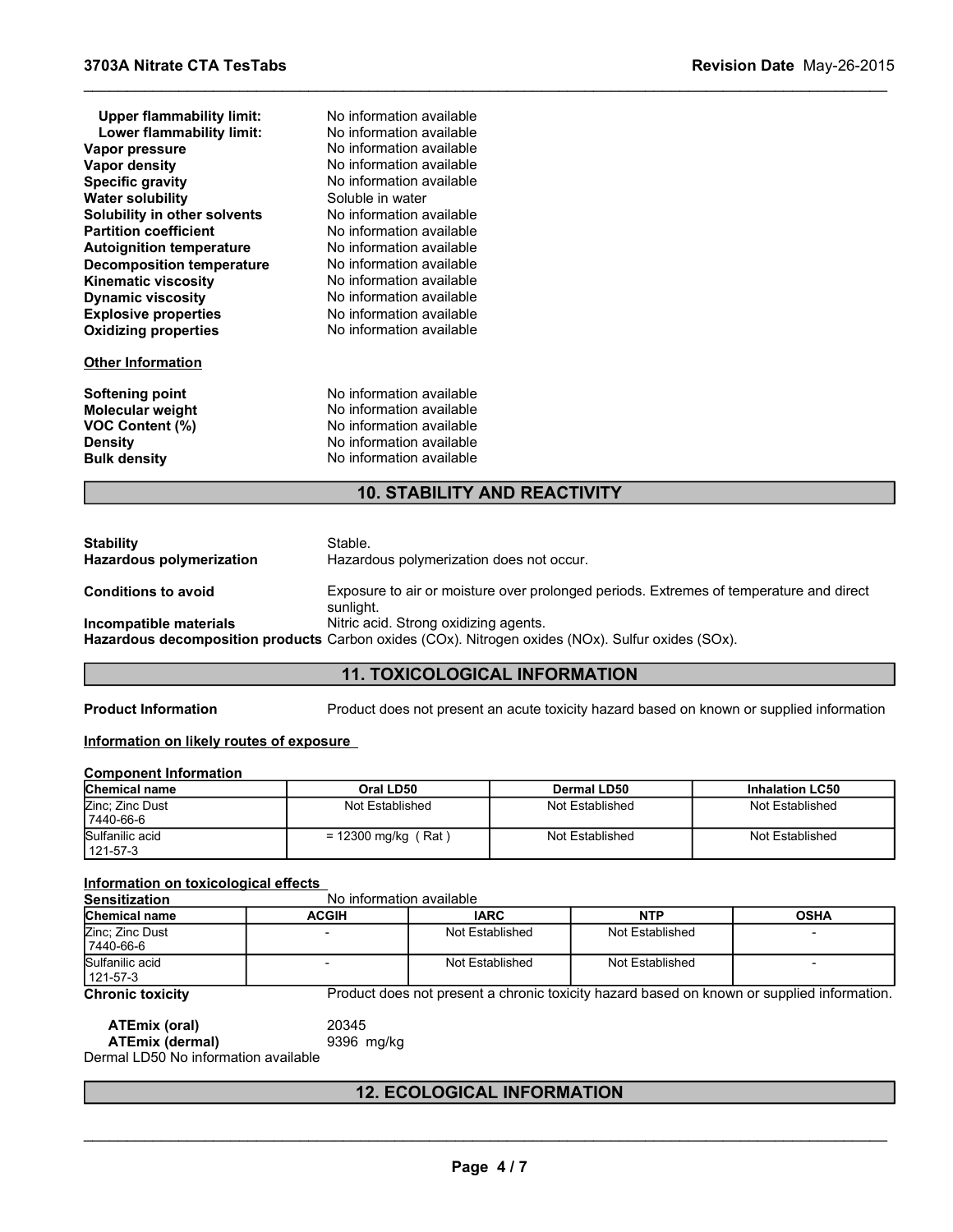### **Ecotoxicity**

| 3703A Nitrate CTA TesTabs                                                                                                                    |                                                                                                                                                                                     |                                                                                                                                                                                                                                                                                        | Revision Date May-26-2015                             |
|----------------------------------------------------------------------------------------------------------------------------------------------|-------------------------------------------------------------------------------------------------------------------------------------------------------------------------------------|----------------------------------------------------------------------------------------------------------------------------------------------------------------------------------------------------------------------------------------------------------------------------------------|-------------------------------------------------------|
| <b>Ecotoxicity</b>                                                                                                                           |                                                                                                                                                                                     |                                                                                                                                                                                                                                                                                        |                                                       |
| Unknown Aquatic Toxicity 98 % of the mixture consists of components(s) of unknown hazards to the aquatic environment<br><b>Chemical name</b> | <b>Toxicity to Algae</b>                                                                                                                                                            | <b>Toxicity to Fish</b>                                                                                                                                                                                                                                                                | Daphnia Magna (Water Flea)                            |
| Zinc; Zinc Dust<br>7440-66-6                                                                                                                 | 0.09 - 0.125: 72 h<br>Pseudokirchneriella subcapitata<br>mg/L EC50 static 0.11 - 0.271: 96<br>h Pseudokirchneriella subcapitata promelas mg/L LC50 flow-through<br>mg/L EC50 static | 0.211 - 0.269: 96 h Pimephales<br>promelas mg/L LC50 semi-static<br>2.16 - 3.05: 96 h Pimephales<br>0.24: 96 h Oncorhynchus mykiss<br>mg/L LC50 flow-through 0.41: 96<br>h Oncorhynchus mykiss mg/L<br>LC50 static 0.45: 96 h Cyprinus                                                 | 0.139 - 0.908: 48 h Daphnia<br>magna mg/L EC50 Static |
|                                                                                                                                              |                                                                                                                                                                                     | carpio mg/L LC50 semi-static<br>0.59: 96 h Oncorhynchus mykiss<br>mg/L LC50 semi-static 2.66: 96 h<br>Pimephales promelas mg/L LC50<br>static 3.5: 96 h Lepomis<br>macrochirus mg/L LC50 static 30:<br>96 h Cyprinus carpio mg/L LC50<br>7.8: 96 h Cyprinus carpio mg/L<br>LC50 static |                                                       |
| Sulfanilic acid<br>121-57-3                                                                                                                  | 91: 72 h Desmodesmus<br>subspicatus mg/L EC50                                                                                                                                       | 77.8 - 129.6: 96 h Pimephales<br>promelas mg/L LC50 static                                                                                                                                                                                                                             | 85.66: 48 h Daphnia magna mg/L<br><b>EC50</b>         |
| Persistence and degradability<br>No information available.<br><b>Bioaccumulation/Accumulation</b><br>No information available.               |                                                                                                                                                                                     |                                                                                                                                                                                                                                                                                        |                                                       |
|                                                                                                                                              |                                                                                                                                                                                     |                                                                                                                                                                                                                                                                                        |                                                       |
|                                                                                                                                              |                                                                                                                                                                                     | Log Pow<br>Not Established                                                                                                                                                                                                                                                             |                                                       |
| <b>Chemical name</b><br>Zinc; Zinc Dust<br>7440-66-6                                                                                         |                                                                                                                                                                                     |                                                                                                                                                                                                                                                                                        |                                                       |

## Persistence and degradability

## Bioaccumulation/Accumulation

|                                     |                                                       |                                    | 7.8: 96 h Cyprinus carpio mg/L<br>LC50 static                                      |                                                                                             |
|-------------------------------------|-------------------------------------------------------|------------------------------------|------------------------------------------------------------------------------------|---------------------------------------------------------------------------------------------|
| Sulfanilic acid                     |                                                       | 91: 72 h Desmodesmus               | 77.8 - 129.6: 96 h Pimephales                                                      | 85.66: 48 h Daphnia magna mg/L                                                              |
| 121-57-3                            |                                                       | subspicatus mg/L EC50              | promelas mg/L LC50 static                                                          | EC <sub>50</sub>                                                                            |
| Persistence and degradability       |                                                       |                                    |                                                                                    |                                                                                             |
| No information available.           |                                                       |                                    |                                                                                    |                                                                                             |
| <b>Bioaccumulation/Accumulation</b> |                                                       |                                    |                                                                                    |                                                                                             |
| No information available.           |                                                       |                                    |                                                                                    |                                                                                             |
|                                     | <b>Chemical name</b>                                  |                                    |                                                                                    | Log Pow                                                                                     |
|                                     | Zinc; Zinc Dust<br>7440-66-6                          |                                    | Not Established                                                                    |                                                                                             |
|                                     | Sulfanilic acid                                       |                                    | $-0.9$                                                                             |                                                                                             |
|                                     | 121-57-3                                              |                                    |                                                                                    |                                                                                             |
|                                     |                                                       |                                    |                                                                                    |                                                                                             |
|                                     |                                                       | <b>13. DISPOSAL CONSIDERATIONS</b> |                                                                                    |                                                                                             |
| <b>Disposal Methods</b>             |                                                       |                                    | volume of water, neutralize pH with dilute base, rinse to drain with excess water. | Dispose according to federal, state, and local regulations. If permitted, dissolve in large |
| <b>Contaminated packaging</b>       |                                                       |                                    | Dispose of waste product or used containers according to local regulations.        |                                                                                             |
| <b>Chemical name</b>                | <b>RCRA</b>                                           | <b>RCRA - Basis for Listing</b>    | <b>RCRA - D Series Wastes</b>                                                      | <b>RCRA - U Series Wastes</b>                                                               |
| Zinc; Zinc Dust<br>7440-66-6        | Not Established                                       |                                    | Not Established                                                                    | Not Established                                                                             |
| Sulfanilic acid<br>121-57-3         | Not Established                                       | $\blacksquare$                     | Not Established                                                                    | Not Established                                                                             |
|                                     |                                                       |                                    |                                                                                    |                                                                                             |
| <b>Chemical name</b>                | <b>RCRA - Halogenated</b><br><b>Organic Compounds</b> | <b>RCRA - P Series Wastes</b>      | <b>RCRA - F Series Wastes</b>                                                      | <b>RCRA - K Series Wastes</b>                                                               |
| Zinc; Zinc Dust<br>7440-66-6        | Not Established                                       | Not Established                    | Not Established                                                                    | Not Established                                                                             |

## 13. DISPOSAL CONSIDERATIONS

| <b>Chemical name</b>         | <b>RCRA</b>     | <b>RCRA - Basis for Listing</b> | <b>RCRA - D Series Wastes</b> | <b>RCRA - U Series Wastes</b> |
|------------------------------|-----------------|---------------------------------|-------------------------------|-------------------------------|
| Zinc: Zinc Dust<br>7440-66-6 | Not Established |                                 | Not Established               | Not Established               |
| Sulfanilic acid<br>121-57-3  | Not Established |                                 | Not Established               | Not Established               |

| <b>Chemical name</b><br>Log Pow<br>Zinc; Zinc Dust<br>Not Established<br>7440-66-6<br>Sulfanilic acid<br>$-0.9$<br>121-57-3<br><b>13. DISPOSAL CONSIDERATIONS</b><br>Dispose according to federal, state, and local regulations. If permitted, dissolve in large<br><b>Disposal Methods</b><br>volume of water, neutralize pH with dilute base, rinse to drain with excess water.<br>Dispose of waste product or used containers according to local regulations.<br><b>Contaminated packaging</b><br><b>RCRA</b><br><b>RCRA - Basis for Listing</b><br><b>RCRA - D Series Wastes</b><br><b>Chemical name</b><br>Zinc; Zinc Dust<br>Not Established<br>Not Established<br>Not Established<br>7440-66-6<br>Sulfanilic acid<br>Not Established<br>Not Established<br>Not Established<br>$\blacksquare$<br>121-57-3<br><b>RCRA - Halogenated</b><br><b>Chemical name</b><br><b>RCRA - P Series Wastes</b><br><b>RCRA - F Series Wastes</b><br><b>Organic Compounds</b><br>Zinc; Zinc Dust<br>Not Established<br>Not Established<br>Not Established<br>Not Established<br>7440-66-6<br>Sulfanilic acid<br>Not Established<br>Not Established<br>Not Established<br>Not Established<br>121-57-3<br><b>California Hazardous Waste Status</b><br><b>Chemical name</b><br>Zinc; Zinc Dust<br>7440-66-6<br>Sulfanilic acid<br>121-57-3<br><b>14. TRANSPORT INFORMATION</b> | <b>RCRA - U Series Wastes</b><br><b>RCRA - K Series Wastes</b> |          | No information available. |  |  |  |
|------------------------------------------------------------------------------------------------------------------------------------------------------------------------------------------------------------------------------------------------------------------------------------------------------------------------------------------------------------------------------------------------------------------------------------------------------------------------------------------------------------------------------------------------------------------------------------------------------------------------------------------------------------------------------------------------------------------------------------------------------------------------------------------------------------------------------------------------------------------------------------------------------------------------------------------------------------------------------------------------------------------------------------------------------------------------------------------------------------------------------------------------------------------------------------------------------------------------------------------------------------------------------------------------------------------------------------------------------------------|----------------------------------------------------------------|----------|---------------------------|--|--|--|
|                                                                                                                                                                                                                                                                                                                                                                                                                                                                                                                                                                                                                                                                                                                                                                                                                                                                                                                                                                                                                                                                                                                                                                                                                                                                                                                                                                  |                                                                |          |                           |  |  |  |
|                                                                                                                                                                                                                                                                                                                                                                                                                                                                                                                                                                                                                                                                                                                                                                                                                                                                                                                                                                                                                                                                                                                                                                                                                                                                                                                                                                  |                                                                |          |                           |  |  |  |
|                                                                                                                                                                                                                                                                                                                                                                                                                                                                                                                                                                                                                                                                                                                                                                                                                                                                                                                                                                                                                                                                                                                                                                                                                                                                                                                                                                  |                                                                |          |                           |  |  |  |
|                                                                                                                                                                                                                                                                                                                                                                                                                                                                                                                                                                                                                                                                                                                                                                                                                                                                                                                                                                                                                                                                                                                                                                                                                                                                                                                                                                  |                                                                |          |                           |  |  |  |
|                                                                                                                                                                                                                                                                                                                                                                                                                                                                                                                                                                                                                                                                                                                                                                                                                                                                                                                                                                                                                                                                                                                                                                                                                                                                                                                                                                  |                                                                |          |                           |  |  |  |
|                                                                                                                                                                                                                                                                                                                                                                                                                                                                                                                                                                                                                                                                                                                                                                                                                                                                                                                                                                                                                                                                                                                                                                                                                                                                                                                                                                  |                                                                |          |                           |  |  |  |
|                                                                                                                                                                                                                                                                                                                                                                                                                                                                                                                                                                                                                                                                                                                                                                                                                                                                                                                                                                                                                                                                                                                                                                                                                                                                                                                                                                  |                                                                |          |                           |  |  |  |
|                                                                                                                                                                                                                                                                                                                                                                                                                                                                                                                                                                                                                                                                                                                                                                                                                                                                                                                                                                                                                                                                                                                                                                                                                                                                                                                                                                  |                                                                |          |                           |  |  |  |
|                                                                                                                                                                                                                                                                                                                                                                                                                                                                                                                                                                                                                                                                                                                                                                                                                                                                                                                                                                                                                                                                                                                                                                                                                                                                                                                                                                  |                                                                |          |                           |  |  |  |
|                                                                                                                                                                                                                                                                                                                                                                                                                                                                                                                                                                                                                                                                                                                                                                                                                                                                                                                                                                                                                                                                                                                                                                                                                                                                                                                                                                  |                                                                |          |                           |  |  |  |
|                                                                                                                                                                                                                                                                                                                                                                                                                                                                                                                                                                                                                                                                                                                                                                                                                                                                                                                                                                                                                                                                                                                                                                                                                                                                                                                                                                  |                                                                |          |                           |  |  |  |
|                                                                                                                                                                                                                                                                                                                                                                                                                                                                                                                                                                                                                                                                                                                                                                                                                                                                                                                                                                                                                                                                                                                                                                                                                                                                                                                                                                  |                                                                |          |                           |  |  |  |
|                                                                                                                                                                                                                                                                                                                                                                                                                                                                                                                                                                                                                                                                                                                                                                                                                                                                                                                                                                                                                                                                                                                                                                                                                                                                                                                                                                  |                                                                |          |                           |  |  |  |
|                                                                                                                                                                                                                                                                                                                                                                                                                                                                                                                                                                                                                                                                                                                                                                                                                                                                                                                                                                                                                                                                                                                                                                                                                                                                                                                                                                  |                                                                |          |                           |  |  |  |
|                                                                                                                                                                                                                                                                                                                                                                                                                                                                                                                                                                                                                                                                                                                                                                                                                                                                                                                                                                                                                                                                                                                                                                                                                                                                                                                                                                  |                                                                |          |                           |  |  |  |
|                                                                                                                                                                                                                                                                                                                                                                                                                                                                                                                                                                                                                                                                                                                                                                                                                                                                                                                                                                                                                                                                                                                                                                                                                                                                                                                                                                  |                                                                | Page 5/7 |                           |  |  |  |

| <b>Chemical name</b>         | <b>California Hazardous Waste Status</b> |
|------------------------------|------------------------------------------|
| Zinc; Zinc Dust<br>7440-66-6 |                                          |
| Sulfanilic acid<br>121-57-3  |                                          |

## 14. TRANSPORT INFORMATION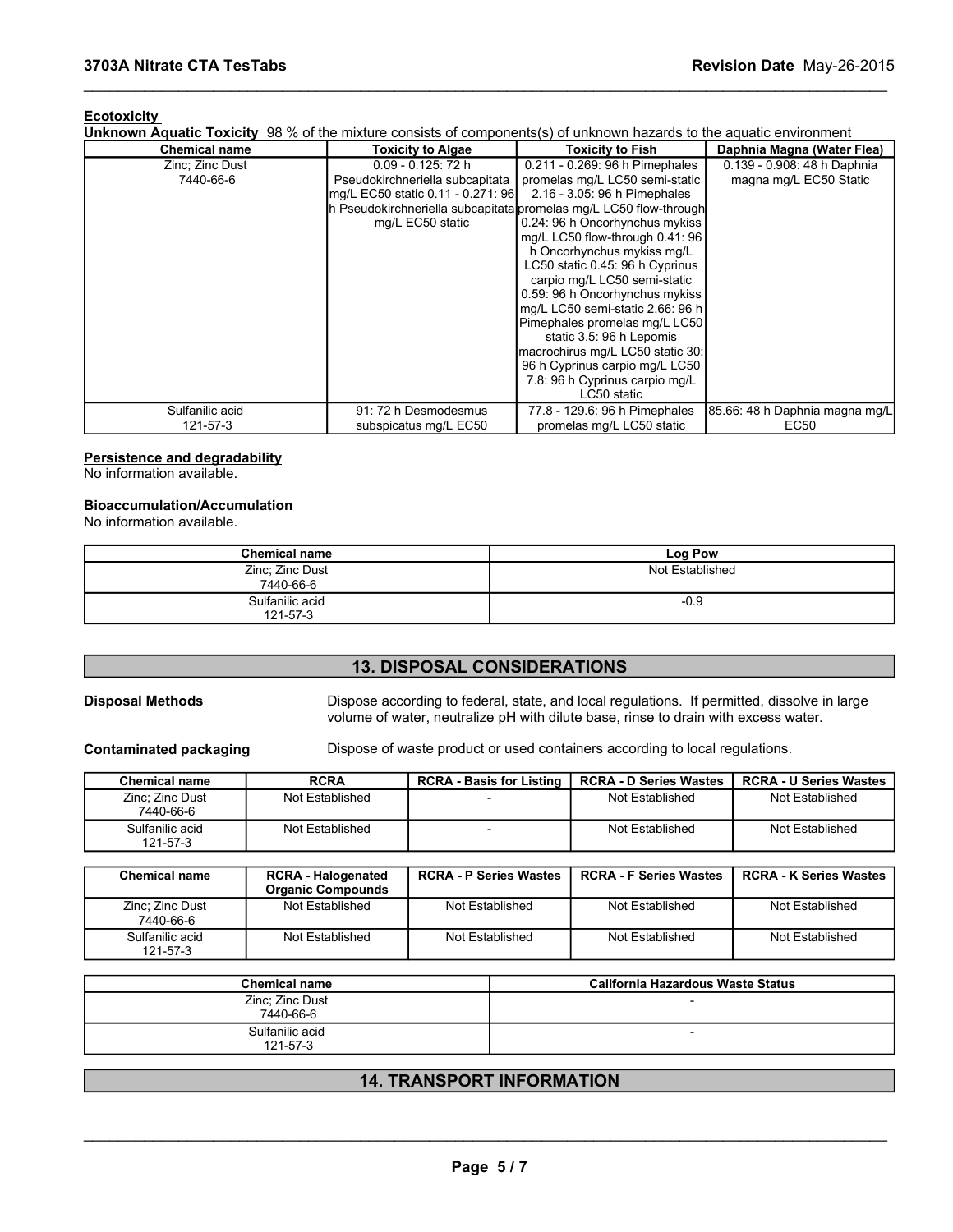\_\_\_\_\_\_\_\_\_\_\_\_\_\_\_\_\_\_\_\_\_\_\_\_\_\_\_\_\_\_\_\_\_\_\_\_\_\_\_\_\_\_\_\_\_\_\_\_\_\_\_\_\_\_\_\_\_\_\_\_\_\_\_\_\_\_\_\_\_\_\_\_\_\_\_\_\_\_\_\_\_\_\_\_\_\_\_\_\_\_\_\_\_

DOT Not regulated

| <b>IATA</b><br>____ | Not regulated |
|---------------------|---------------|
| <b>IMDG/IMO</b>     | Not regulated |

## 15. REGULATORY INFORMATION

| International Inventories |                 |
|---------------------------|-----------------|
| <b>TSCA</b>               | Complies        |
| <b>DSL/NDSL</b>           | Complies        |
| <b>EINECS/ELINCS</b>      | Does not comply |
| <b>ENCS</b>               | Does not comply |
| <b>IECSC</b>              | Does not comply |
| <b>KECL</b>               | Does not comply |
| <b>PICCS</b>              | Does not comply |
| <b>AICS</b>               | Does not comply |

### Legend:

## US Federal Regulations

## SARA 313

| <b>TSCA</b><br>Complies<br>Complies<br><b>DSL/NDSL</b><br>Does not comply<br>Does not comply<br>Does not comply<br>Does not comply<br>Does not comply<br>Does not comply<br>SARA 313 - Threshold Values %<br><b>Chemical name</b><br>Zinc; Zinc Dust<br>1.0<br>7440-66-6<br>Sulfanilic acid<br>Not Established<br>121-57-3<br>Yes<br>Acute health hazard<br>No<br><b>Chronic Health Hazard</b><br><b>Fire hazard</b><br>No.<br>No<br>Sudden release of pressure hazard<br>No<br><b>Reactive Hazard</b><br><b>CWA - Priority Pollutants</b><br><b>CWA - Reportable</b><br><b>CWA - Toxic Pollutants</b><br><b>CWA - Hazardous</b><br><b>Chemical name</b><br>Quantities<br><b>Substances</b><br>X<br>Zinc; Zinc Dust<br>Χ<br>Not Established<br>Not Established<br>7440-66-6<br>Sulfanilic acid<br>Not Established<br>Not Established<br>Not Established<br>Not Established<br>121-57-3<br>Page 6/7                                                           | m |  |  |  |
|--------------------------------------------------------------------------------------------------------------------------------------------------------------------------------------------------------------------------------------------------------------------------------------------------------------------------------------------------------------------------------------------------------------------------------------------------------------------------------------------------------------------------------------------------------------------------------------------------------------------------------------------------------------------------------------------------------------------------------------------------------------------------------------------------------------------------------------------------------------------------------------------------------------------------------------------------------------|---|--|--|--|
| <b>EINECS/ELINCS</b>                                                                                                                                                                                                                                                                                                                                                                                                                                                                                                                                                                                                                                                                                                                                                                                                                                                                                                                                         |   |  |  |  |
| <b>ENCS</b><br><b>KECL</b><br><b>PICCS</b><br><b>AICS</b><br>Legend:<br>TSCA - United States Toxic Substances Control Act Section 8(b) Inventory<br><b>DSL/NDSL</b> - Canadian Domestic Substances List/Non-Domestic Substances List<br>EINECS/ELINCS - European Inventory of Existing Chemical Substances/European List of Notified Chemical Substances<br><b>KECL</b> - Korean Existing and Evaluated Chemical Substances<br>PICCS - Philippines Inventory of Chemicals and Chemical Substances<br>AICS - Australian Inventory of Chemical Substances<br><b>US Federal Regulations</b><br><b>SARA 313</b><br><b>SARA 311/312 Hazard Categories</b><br><b>CWA (Clean Water Act)</b><br>CFR 122.42)<br><b>CERCLA</b><br>This material, as supplied, does not contain any substances regulated as hazardous substances under the Comprehensive<br>Environmental Response Compensation and Liability Act (CERCLA) (40 CFR 302) or the Superfund Amendments and |   |  |  |  |
| <b>IECSC</b><br><b>ENCS</b> - Japan Existing and New Chemical Substances<br><b>IECSC</b> - China Inventory of Existing Chemical Substances<br>This product does not contain any substances regulated as pollutants pursuant to the Clean Water Act (40 CFR 122.21 and 40                                                                                                                                                                                                                                                                                                                                                                                                                                                                                                                                                                                                                                                                                     |   |  |  |  |
|                                                                                                                                                                                                                                                                                                                                                                                                                                                                                                                                                                                                                                                                                                                                                                                                                                                                                                                                                              |   |  |  |  |
| or chemicals which are subject to the reporting requirements of the Act and Title 40 of the Code of Federal Regulations, Part 372                                                                                                                                                                                                                                                                                                                                                                                                                                                                                                                                                                                                                                                                                                                                                                                                                            |   |  |  |  |
| Section 313 of Title III of the Superfund Amendments and Reauthorization Act of 1986 (SARA). This product contains a chemical                                                                                                                                                                                                                                                                                                                                                                                                                                                                                                                                                                                                                                                                                                                                                                                                                                |   |  |  |  |
|                                                                                                                                                                                                                                                                                                                                                                                                                                                                                                                                                                                                                                                                                                                                                                                                                                                                                                                                                              |   |  |  |  |
|                                                                                                                                                                                                                                                                                                                                                                                                                                                                                                                                                                                                                                                                                                                                                                                                                                                                                                                                                              |   |  |  |  |
|                                                                                                                                                                                                                                                                                                                                                                                                                                                                                                                                                                                                                                                                                                                                                                                                                                                                                                                                                              |   |  |  |  |
|                                                                                                                                                                                                                                                                                                                                                                                                                                                                                                                                                                                                                                                                                                                                                                                                                                                                                                                                                              |   |  |  |  |
|                                                                                                                                                                                                                                                                                                                                                                                                                                                                                                                                                                                                                                                                                                                                                                                                                                                                                                                                                              |   |  |  |  |
|                                                                                                                                                                                                                                                                                                                                                                                                                                                                                                                                                                                                                                                                                                                                                                                                                                                                                                                                                              |   |  |  |  |
|                                                                                                                                                                                                                                                                                                                                                                                                                                                                                                                                                                                                                                                                                                                                                                                                                                                                                                                                                              |   |  |  |  |
|                                                                                                                                                                                                                                                                                                                                                                                                                                                                                                                                                                                                                                                                                                                                                                                                                                                                                                                                                              |   |  |  |  |
|                                                                                                                                                                                                                                                                                                                                                                                                                                                                                                                                                                                                                                                                                                                                                                                                                                                                                                                                                              |   |  |  |  |
|                                                                                                                                                                                                                                                                                                                                                                                                                                                                                                                                                                                                                                                                                                                                                                                                                                                                                                                                                              |   |  |  |  |
|                                                                                                                                                                                                                                                                                                                                                                                                                                                                                                                                                                                                                                                                                                                                                                                                                                                                                                                                                              |   |  |  |  |
|                                                                                                                                                                                                                                                                                                                                                                                                                                                                                                                                                                                                                                                                                                                                                                                                                                                                                                                                                              |   |  |  |  |
|                                                                                                                                                                                                                                                                                                                                                                                                                                                                                                                                                                                                                                                                                                                                                                                                                                                                                                                                                              |   |  |  |  |
|                                                                                                                                                                                                                                                                                                                                                                                                                                                                                                                                                                                                                                                                                                                                                                                                                                                                                                                                                              |   |  |  |  |
|                                                                                                                                                                                                                                                                                                                                                                                                                                                                                                                                                                                                                                                                                                                                                                                                                                                                                                                                                              |   |  |  |  |
|                                                                                                                                                                                                                                                                                                                                                                                                                                                                                                                                                                                                                                                                                                                                                                                                                                                                                                                                                              |   |  |  |  |
|                                                                                                                                                                                                                                                                                                                                                                                                                                                                                                                                                                                                                                                                                                                                                                                                                                                                                                                                                              |   |  |  |  |
|                                                                                                                                                                                                                                                                                                                                                                                                                                                                                                                                                                                                                                                                                                                                                                                                                                                                                                                                                              |   |  |  |  |
|                                                                                                                                                                                                                                                                                                                                                                                                                                                                                                                                                                                                                                                                                                                                                                                                                                                                                                                                                              |   |  |  |  |
|                                                                                                                                                                                                                                                                                                                                                                                                                                                                                                                                                                                                                                                                                                                                                                                                                                                                                                                                                              |   |  |  |  |

## CWA (Clean Water Act)

| <b>Chemical name</b>         | <b>CWA - Reportable</b><br>Quantities | <b>CWA - Toxic Pollutants</b> | <b>CWA - Priority Pollutants</b> | <b>CWA - Hazardous</b><br><b>Substances</b> |
|------------------------------|---------------------------------------|-------------------------------|----------------------------------|---------------------------------------------|
| Zinc; Zinc Dust<br>7440-66-6 | Not Established                       |                               |                                  | Not Established                             |
| Sulfanilic acid<br>121-57-3  | Not Established                       | Not Established               | Not Established                  | Not Established                             |

### **CERCLA**